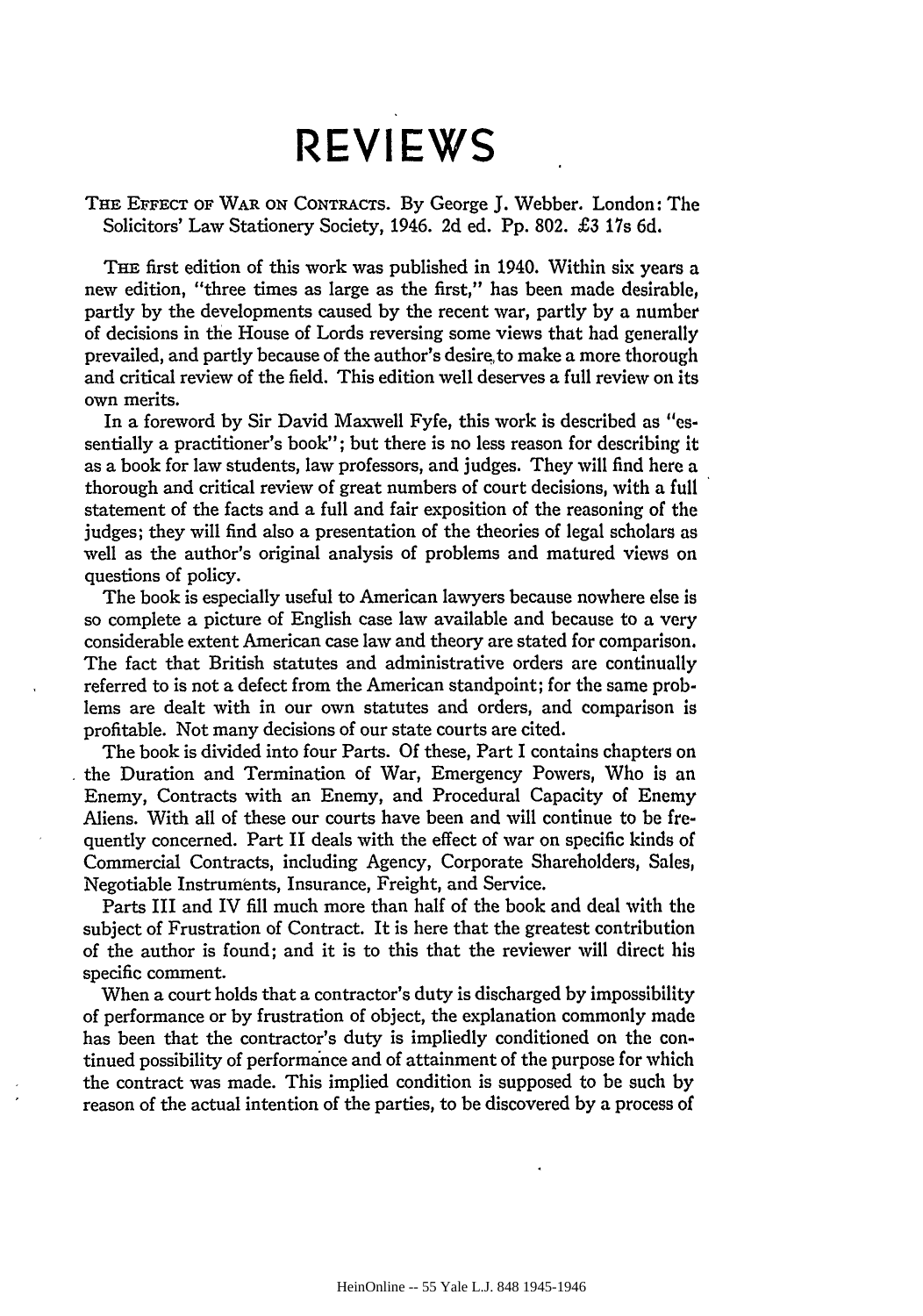interpretation and factual inference from the language of the agreement. interpretation and factual inference from the language of the agreement. The starting point has been that "the courts cannot make a contract for the parties" and that impossibility is no excuse unless the parties have themselves agreed that it shall be one. selves agreed that it shall be one.

In many cases, however, this doctrine has been disregarded, even though In many cases, however, this doctrine has been disregarded, even though the court has been forced to admit that the supervening event that has the court has been forced to admit that the supervening event that has caused impossibility or frustration is one that the parties did not in fact caused impossibility or frustration is one that the parties did not in fact foresee and as to which their contract is silent. Sometimes it is said that the foresee and as to which their contract is silent. Sometimes it is said that the court should not "imply" a condition except such as the parties themselves court should not "imply" a condition except such as the parties themselves would have agreed on if they had foreseen the events that subsequently would have agreed on if they had foreseen the events that subsequently occurred. What they might have agreed, had they thought about it, is a very doubtful speculation. occurred. What they might have agreed, had they thought about it, is a<br>very doubtful speculation.<br>It has long been observed by the more analytically inclined judges that

the asserted "intention of the parties" is often in fact the intention of the the asserted "intention of the parties" is often in fact the intention of the judges. The process is one of judicial "construction" even though expressed judges. The process is one of judicial "construction" even though expressed in terms of mere "interpretation." While it is literally true that the courts do not make a contract for the parties, it is also literally true that it is the do not make a contract for the parties, it is also literally true that it is the courts and not the parties who determine the legal operation of any contract courts and not the parties who determine the legal operation of any contract that the parties have made. And this legal operation varies with the facts and events occurring after its making. In making its determination, the and events occurring after its making. In making its determination, court starts with the process of interpretation of the words and other ex-court starts with the process of interpretation of the words and other expressions of the parties; by this process it attempts to discover the intention pressions of the parties; by this process it attempts to discover the intention and the understanding of each of the parties. The meaning given by each party to his own expressions and to those of the other party may be far from identical with that given to them by the other party. The court must deter-identical with that given to them by the other party. The court must determine whose meaning should prevail, a matter dependent on substantive mine whose meaning should prevail, a matter dependent on substantive contract law and not upon agreement of the parties.

After interpretation and the adoption of a judicially accepted meaning, contract law and not upon agreement of the parties.<br>After interpretation and the adoption of a judicially accepted meaning,<br>comes the process of judicial construction, using this phrase to describe the process of adjudging the legal relations of the parties: their rights and duties, process of adjudging the legal relations of the parties: their rights and duties,<br>and it may be, their powers, privileges and immunities. These legal relations do not spring into being, complete and immutable, at the instant of con-do not spring into being, complete and immutable, at the instant of contracting. They vary with the march of time and with subsequent events. tracting. They vary with the march of time and with subsequent events.<br>If the parties have foreseen and provided for these subsequent events, as interpretation may show, the legal relations will be adjudged consistently interpretation may show, the legal relations will be adjudged consistently with that interpretation. Thus, the terms of the contract may include a provision with respect to strikes, or war, or delay, or non-performances great or small. With some very important and extensive limitations, men still have a very broadly inclusive "liberty of contract." But the provisions that have a very broadly inclusive "liberty of contract." But the provisions that they insert may be very loose and indecisive; and many events occur that they insert may be very loose and indecisive; and many events occur that are not foreseen or provided for in any way. are not foreseen or provided for in any way.

More often than not, an event that causes "impossibility of performance" More often than not, an event that causes "impossibility of performance" or "frustration of object" is not actually provided for. The parties have no thought that the hired music hall may be destroyed by fire; and there is not thought that the hired music hall may be destroyed by fire; and there is not the slightest expression as to whether the hirer must still pay the rent, or

19461

HeinOnline -- 55 Yale L.J. 849 1945-1946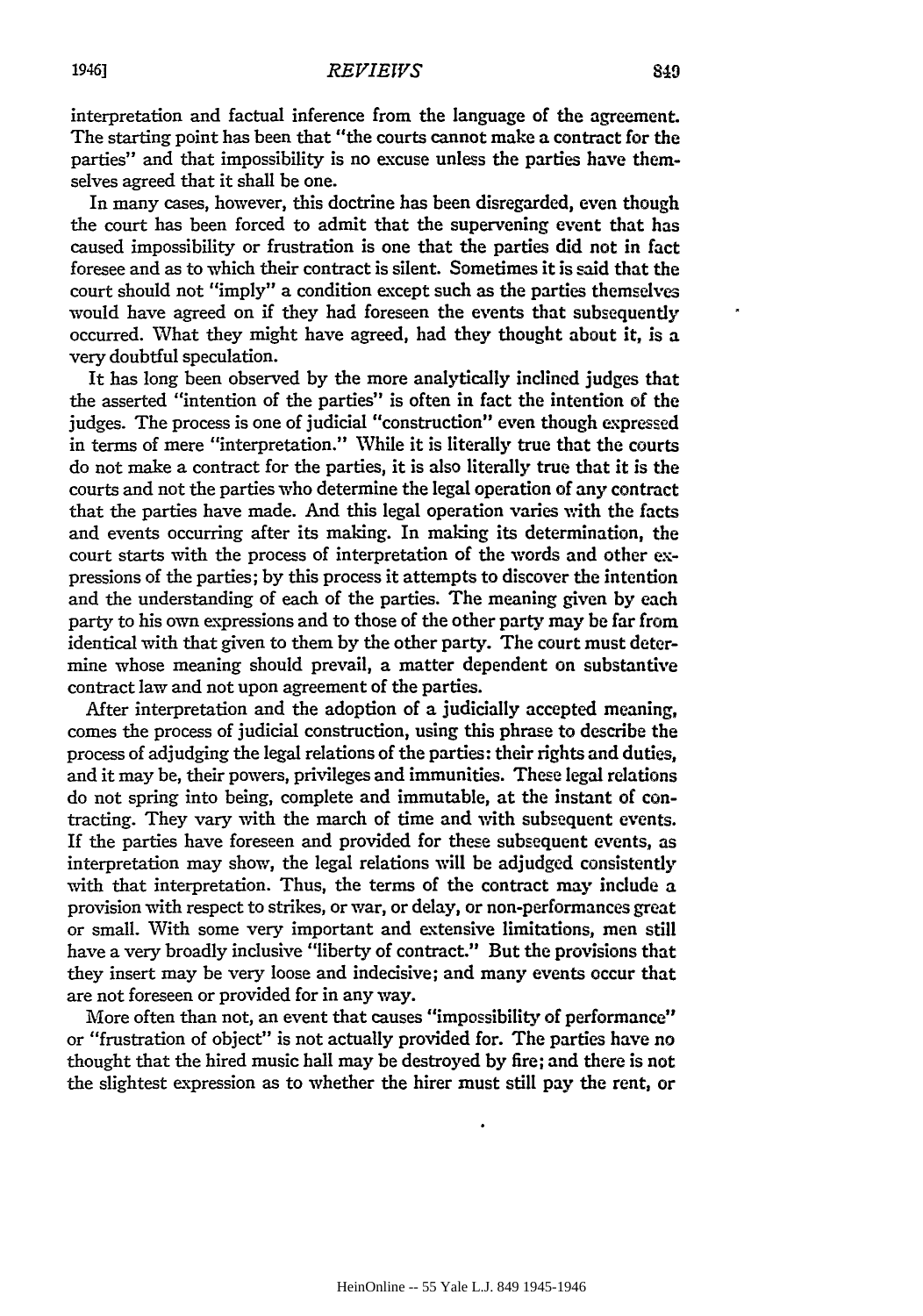whether the owner must pay damages for not having the hall ready for the whether the owner must pay damages for not having the hall ready for the exhibition <sup>1</sup> or must make restitution of rental that was paid in advance.

In joyful anticipation of the coronation of the king, contracts are made In joyful anticipation of the coronation of the king, contracts are made for the rental of roofs and windows along the announced course of the coro-for the rental of roofs and windows along the announced course of the coronation pageant, without a thought that the king's illness may cause the nation pageant, without a thought that the king's illness may cause the pageant to be abandoned. On the prescribed day, the owner has his roof pageant to be abandoned. On the prescribed day, the owner has his roof and his window ready. Must the tenant pay the agreed rental though no gilded procession will pass **by? 2** Must the owner make restitution of rental gilded procession will pass by? <sup>2</sup> Must the owner make restitution of rental that was paid in advance? **3**

that was paid in advance? <sup>3</sup><br>In 1939 a contract was made by Fairbairn, a British manufacturer, and Fibrosa, a Polish company, for the manufacture of certain machinery and Fibrosa, a Polish company, for the manufacture of certain machinery and its delivery at Gdynia. Fibrosa paid £1,000 in advance. The contract expressly provided for a "reasonable extension of time" if delivery should be pressly provided for a "reasonable extension of time" if delivery should be "hindered or delayed . . . by strikes, war," and other named events. Two "hindered or delayed ... by strikes, war," and other named events. Two months later England was at war with Germany and the Germans occupied months later England was at war with Germany and the Germans occupied Poland. In 1940, Fibrosa sued for damages for nondelivery, or alternatively Poland. In 1940, Fibrosa sued for damages for nondelivery, or alternatively for restitution of the  $\pounds1,000$ . The trial court and the Court of Appeal held that Fibrosa had no right to either damages or restitution. The House of that Fibrosa had no right to either damages or restitution. The House of Lords agreed with respect to damages, but reversed the lower courts as to restitution. The contract was held to be "frustrated" by war and the restitution. The contract was held to be "frustrated" by war and the Trading with the Enemy Act, and that Fairbairn's duty to deliver was dis-Trading with the Enemy Act, and that Fairbairn's duty to deliver was discharged, not merely postponed; but the House of Lords held, overruling charged, not merely postponed; but the House of Lords held, overruling *Chandler v. Webster,* that there was a quasi contractual right to restitution of the money paid in advance.<sup>4</sup> This decision agrees with the American law as expressed in the Restatement of Restitution. as expressed in the Restatement of Restitution.

The author of the present volume presents these cases, and many others The author of the present volume presents these cases, and many others in the same field, with great fulness and critical insight. He indicates the increasing tendency for the judges to hold that a promisor's duty is condi-increasing tendency for the judges to hold that a promisor's duty is conditional on continued possibility, not because such was the intention of the tional on continued possibility, not because such was the intention of the parties as found by inferential interpretation but because in the opinion of the court justice so requires. This is most notably expressed in the opinions of Lord Wright. There is no "implied term"; the promisor's duty is "con-of Lord Wright. There is no "implied term"; the promisor's duty is "constructively" conditional. Some of the judges adhere to the older forms of structively" conditional. Some of the judges adhere to the older forms of expression. The author himself agrees with Lord Wright, saying: "This, it expression. The author himself agrees with Lord Wright, saying: "This, it

4. The *Fibrosa case, supra.* 4. The *Fibrosa* case, *supra.*

<sup>1.</sup> In Taylor v. Caldwell, 3 B. & S. 826 (1863), the court held that the owner was not liable in damages, because his duty was "impliedly conditional" on the continued existence of the hall. of the hall.

<sup>2.</sup> In Krell v. Henry [1903] 2 K. B. 740, the court held that the contract, so far as executory, was "frustrated" and the rent not yet due at time of abandonment never became due. due.

**<sup>3.</sup>** In Chandler v. Webster [1904] 1 K. B. 493, the court held that the hirer had no 3. In Chandler v. Webster [1904] 1 K. B. 493, the court held that the hirer had no right to restitution of rental paid in advance and that he must still pay instalments of rent that fell due before abandonment of the pageant. Forty years later, the House of Lords has expressly overruled this decision in Fibrosa **Sp. Ak.** v. Fairbairn L.C.B. Ltd. [1943] **A.C. 32.** expressly overruled this decision in Fibrosa Sp. Ak. v. Fairbairn L.C.B. Ltd. [1943] A.C. 32. To this case the author devotes many pages. To this case the author devotes many pages.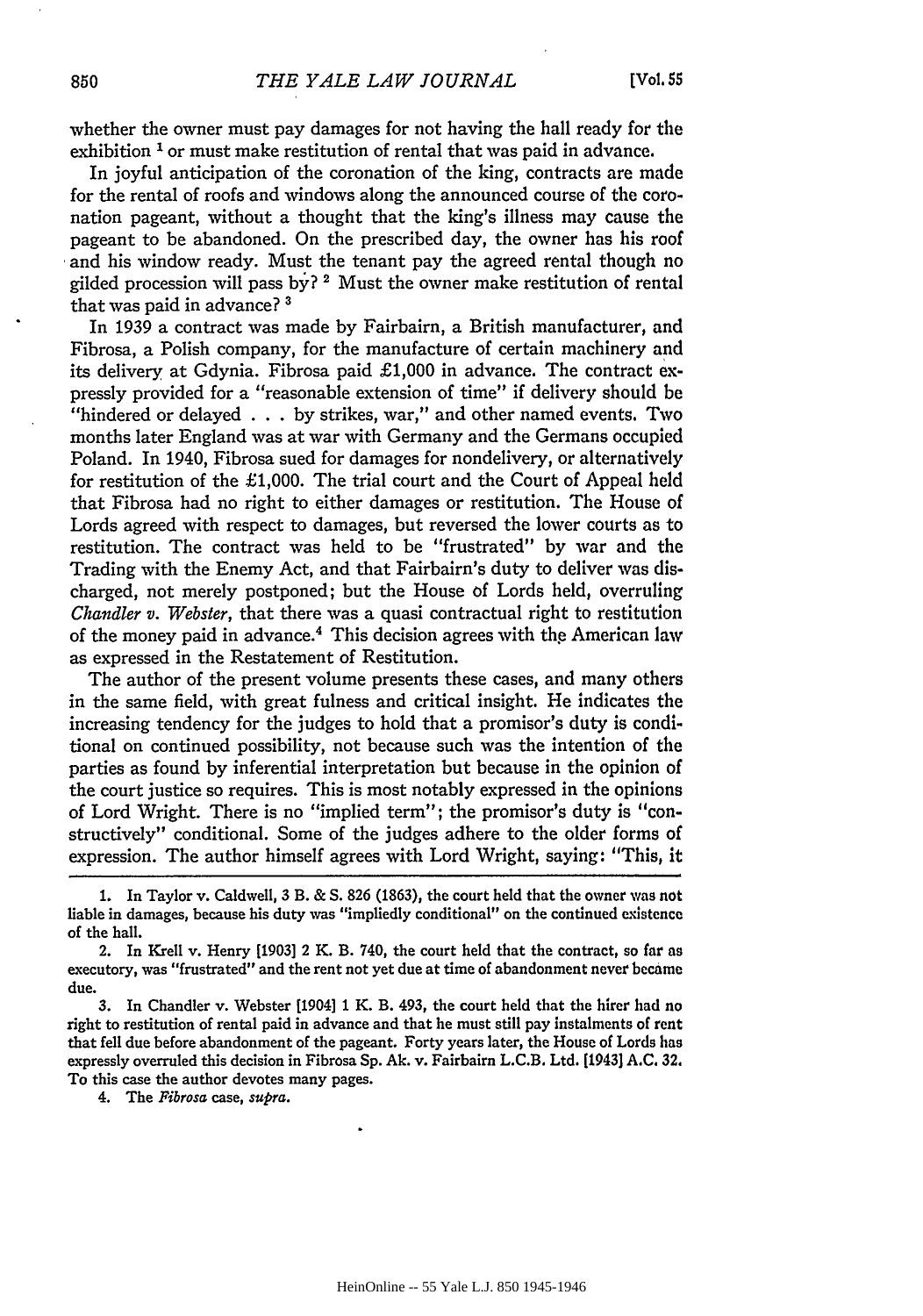is submitted, is the true basis of the modern doctrine of frustration of the is submitted, is the true basis of the modern doctrine of frustration of the adventure; the 'implied condition' is, in the last analysis, a 'constructive adventure; the 'implied condition' is, in the last analysis, a 'constructive condition' read into the contract by the court and imputed to the parties." <sup>5</sup>

The author follows the English judges in treating "frustration of contract" The author follows the English judgesin treating "frustration of contract" as a kind of impossibility of performance. This is fully justified where the as a kind of impossibility of performance. This is fully justified where the facts are like those in the *Fibrosa* case. The performance promised by Fairbairn was made impossible by war and Act of Parliament; and the purpose bairn was made impossible by war and Act of Parliament; and the purpose for which Fibrosa promised to make payment of the price was wholly frus-for which Fibrosa promised to make payment of the price was wholly frustrated. In many cases of "frustration" this is not true. In *Chandler* v. *Webster* and the other "Coronation cases," no performance promised by *Webster* and the other "Coronation cases," no performance promised by either party became "impossible" in any sense of that word. The roofs and either party became "impossible" in any sense of that word. The roofs and windows could still be occupied and the rental could still be paid. Nor was windows could still be occupied and the rental could still be paid. Nor was the "object" of the contract frustrated; a "contract" has no object. In any contract each of the two parties has a purpose for which he makes it; but these two purposes are never identical. The abandonment of the coronation these two purposes are never identical. The abandonment of the coronation pageant "frustrated" the purpose of the one who hired the roof or the pageant "frustrated" the purpose of the one who hired the roof or windows, a purpose that was known to the owner though not embodied in windows, a purpose that was known to the owner though not embodied in any way in the words of the contract, and a purpose but for which the roof and the windows would have had little rental value. This purpose would be and the windows would have had little rental value. This purpose would be "frustrated" even though the promised performances were fully rendered. "frustrated" even though the promised performances were fully rendered. The purpose of the owner was not frustrated in any respect **by** the king's The purpose of the owner was not frustrated in any respect by the king's illness. His purpose was the getting of the promised money. This purpose is illness. His purpose was the getting of the promised money. This purpose is indeed frustrated by the latest decision of the House of Lords; it required no indeed frustrated by the latest decision of the House of Lords; it required no court decision to frustrate the purpose of the hirer.<sup>6</sup>

It is not every frustration of one contractor's purpose that should be held to discharge him from his promissory duty. There is such a frustration in to discharge him from his promissory duty. There is such a frustration in every instance of a blasted hope. Undoubtedly the cases will multiply in which a disappointed contractor asserts his frustration as a defense or as a reason for restitution. Witness the many conflicting tenancy cases in our reason for restitution. Witness the many conflicting tenancy cases in our State courts where the purpose of one who rents a building for a saloon is State courts where the purpose of one who rents a building for a saloon is frustrated by a prohibition law. A solving principle may be something like this: A contractor is not discharged by frustration of his purpose unless that this: A contractor is not discharged by frustration of his purpose unless that purpose was known to the other party and the possibility of its attainment was an essential factor in giving to the consideration furnished by that other was an essential factor in giving to the consideration furnished by that other party the value that enabled him to induce the advantageous bargain. In party the value that enabled him to induce the advantageous bargain. In

<sup>5.</sup> Again, he says on page 414: "The time has come to shed the fiction of 'implied con-5. Again, he says on page 414: "The time has come to shed the fiction of 'implied contract' and to regard the doctrine as a mode by which, upon the facts of a case, the court itself does justice in circumstances for which the parties never provided." itself does justice in circumstances for which the parties never provided."

**<sup>6.</sup>** This reviewer therefore agrees with Dr. Cecil **A.** Wright, quoted **by** the author on 6. This reviewer therefore agrees 'with Dr. Cecil A. Wright, quoted by the author on page 443, to the effect that, when an event frustrates the purpose of one of the parties without frustrating the purpose of the other, the duty of the one may be partly or wholly discharged and the duty of the other not discharged at all. The duty of the hirer of the Coronation windows was constructively conditional on continued possibility of the pageant; but he could waive the condition, tender the full agreed payment, and enforce the ovner's he could waive the condition, tender the full agreed payment, and enforce the owner's promise to permit occupancy. The author is quite right in saying that this anlysis is not that of the English judges. They may yet adopt it when the proper case arises.